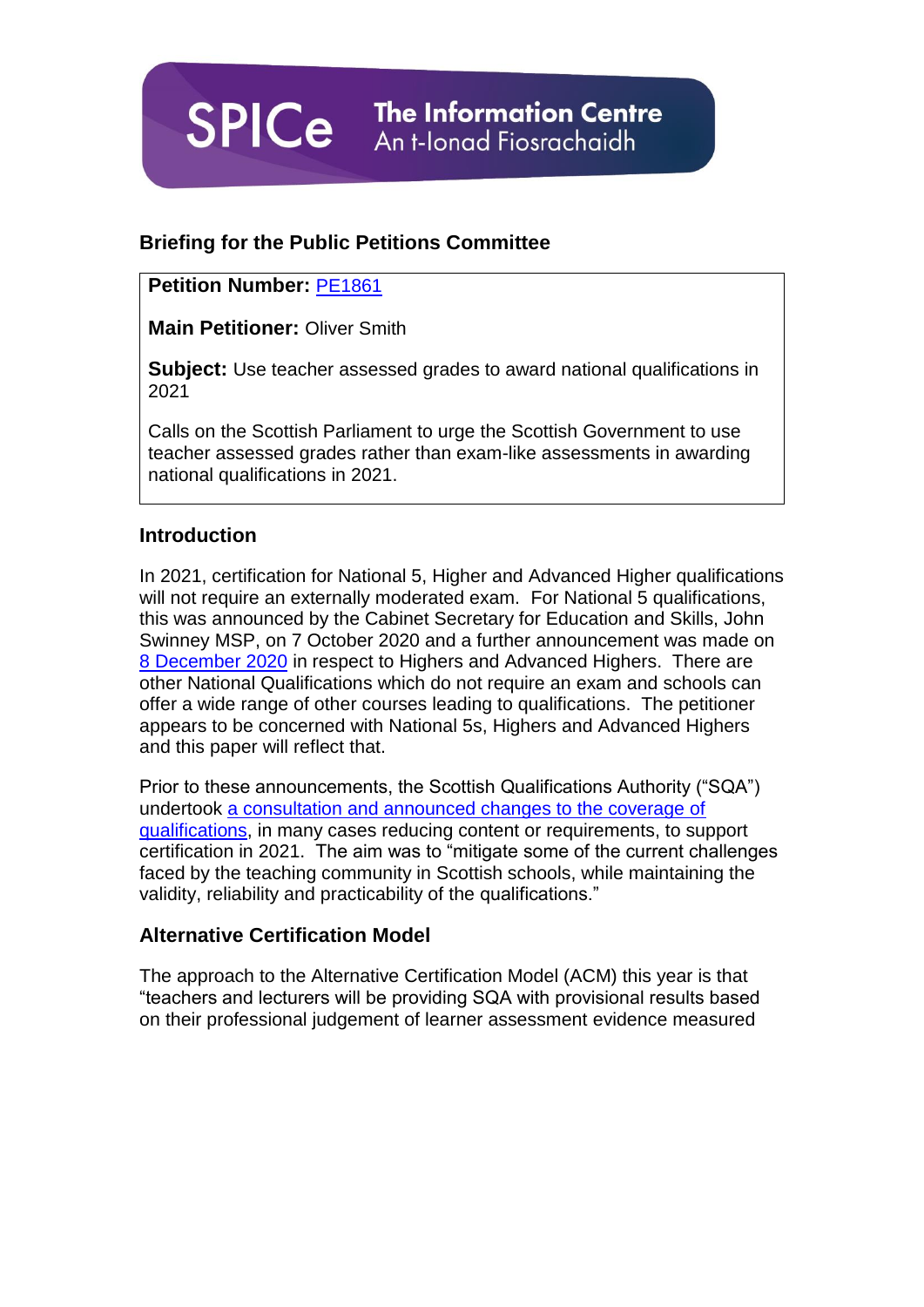against the published requirements for each subject."<sup>1</sup> The overall approach has been developed through the National Qualifications Group<sup>2</sup>.

The process for the ACM is to have five stages:

**Stage 1: ongoing until April 2021** - Teachers and lecturers access subject specific guidance, assessment resources and Understanding Standards materials and webinars from SQA.

**Stage 2: April - May 2021** - School, college, training provider and local authority quality assurance continues. During May, SQA requests, reviews and provides feedback on assessment evidence from each school, college and training provider.

**Stage 3: end May to 25 June 2021** - Schools, colleges, training providers, local authorities and SQA work through final stages of local and national quality assurance and feedback, to reach provisional results that are consistent, equitable and fair.

**Stage 4: by 25 June 2021** - Schools, colleges and training providers submit quality assured provisional results to SQA.

Learners are expected to receive their SQA results on **10 August 2021**.

**Stage 5: Appeals process for 2020-21** - to be advised following [consultation.](https://www.sqa.org.uk/sqa/97103.html)

The [SQA has produced overall guidance](https://www.sqa.org.uk/sqa/files_ccc/nq-estimates-guidance-2020-21.pdf) on the approach to gathering evidence and producing estimates for national courses. This guidance stated:

"An estimate is a holistic professional judgement based on evidence of a candidate's attainment in all aspects of the course (ie all course components) and should reflect the candidate's demonstrated attainment of the required skills, knowledge and understanding for the estimated grade and band. Reviewing a range of evidence will help to build up a picture of the candidate's performance as a whole, which will then enable you to decide on an estimate."

l

<sup>1</sup> [Joint letter from Education Scotland and the SQA, to the Education and Skills Committee 19](https://www.parliament.scot/S5_Education/General%20Documents/20210219Joint_reponse_from_SQA_and_Education_Scotland.pdf)  [Feb 2021](https://www.parliament.scot/S5_Education/General%20Documents/20210219Joint_reponse_from_SQA_and_Education_Scotland.pdf)

<sup>&</sup>lt;sup>2</sup> \* The National Qualifications 2021 Group is represented by the Association of Directors of Education in Scotland (ADES), Colleges Scotland, Education Scotland, the Educational Institute of Scotland (EIS), School Leaders Scotland (SLS), the Scottish Council of Independent Schools (SCIS), Scottish Qualifications Authority (SQA), the Scottish Government, National Parent Forum of Scotland, and the Scottish Youth Parliament.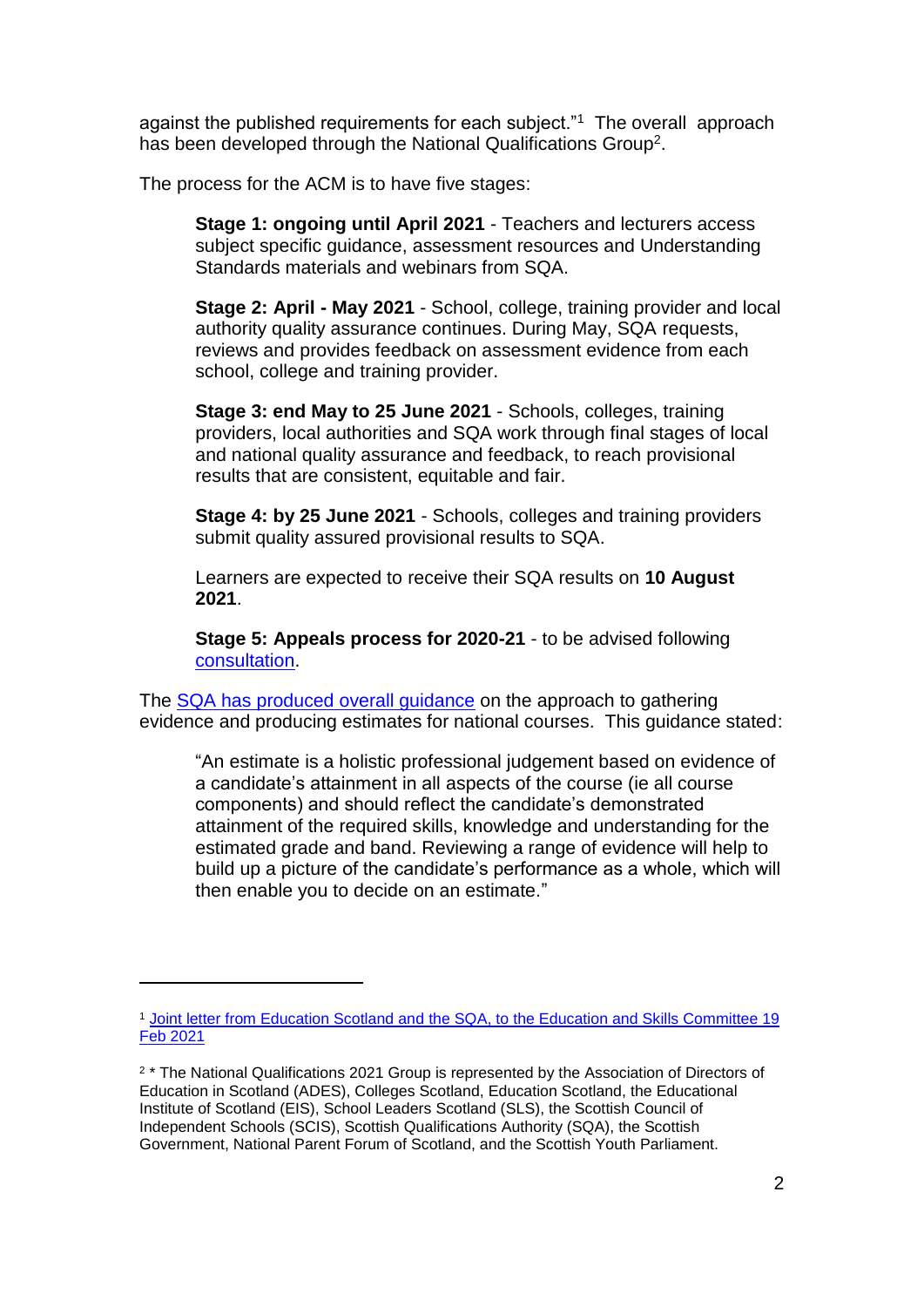The SQA has published subject and level specific guidance. Each course advice can be different. A common theme is that good evidence is likely to be similar to an exam, perhaps using SQA exam scripts.

# **Wellbeing**

Exams can be a stressful time for young people in any given year, and guidance and support is available (e.g. [NHS Scotland\)](https://www.nhsinform.scot/healthy-living/mental-wellbeing/stress/coping-with-exam-stress). The petitioner believes that mental health and wellbeing concerns would be exacerbated by sitting tests which would constitute evidence for the purposes of certification.

The impact of the pandemic on young people's wellbeing and particularly their mental health has been a concern across the UK. A number of organisations have undertaken surveys of young people. Young Minds (a UK-wide mental health charity) has undertaken several surveys. [Its most recent survey, at the](https://youngminds.org.uk/media/4350/coronavirus-report-winter.pdf)  [time of writing, was undertaken in February 2021.](https://youngminds.org.uk/media/4350/coronavirus-report-winter.pdf) It found "that the COVID-19 pandemic has continued to have a devastating impact on many young people with a history of mental health needs."

Wellbeing has been a key feature in planning in relation to the return to inperson schooling both in August 2020 and in 2021. The Cabinet Secretary's foreword to the [National Improvement Framework](https://www.gov.scot/binaries/content/documents/govscot/publications/strategy-plan/2020/12/2021-national-improvement-framework-improvement-plan/documents/achieving-excellence-equity-2021-national-improvement-framework-improvement-plan/achieving-excellence-equity-2021-national-improvement-framework-improvement-plan/govscot%3Adocument/achieving-excellence-equity-2021-national-improvement-framework-improvement-plan.pdf) published in December 2020 stated—

"Education recovery will be key in the year ahead, with a continued focus on health and wellbeing, as well as intensified support for reducing inequity and enabling the highest quality of learning and teaching."

Since January, [Education Scotland has undertaken and published weekly](https://education.gov.scot/improvement/supporting-remote-learning/national-overviews/national-overview-of-practice-reports/)  [national overviews of practice in remote learning.](https://education.gov.scot/improvement/supporting-remote-learning/national-overviews/national-overview-of-practice-reports/) This has included looking at support for the wellbeing of learners, their families, staff and the school community. This review stated—

"All local authorities highlight how they are prioritising support for health and wellbeing. They have strengthened their focus on supporting the emotional, social and physical needs of children, young people and their families. Headteachers describe how staff know children well and provide a wide range of support to help meet their individual wellbeing needs and circumstances. Through regular check-ins with children and young people, staff now have an increased focus on discussing emotional and mental wellbeing."

**Ned Sharratt Senior Researcher 24 March 2021**